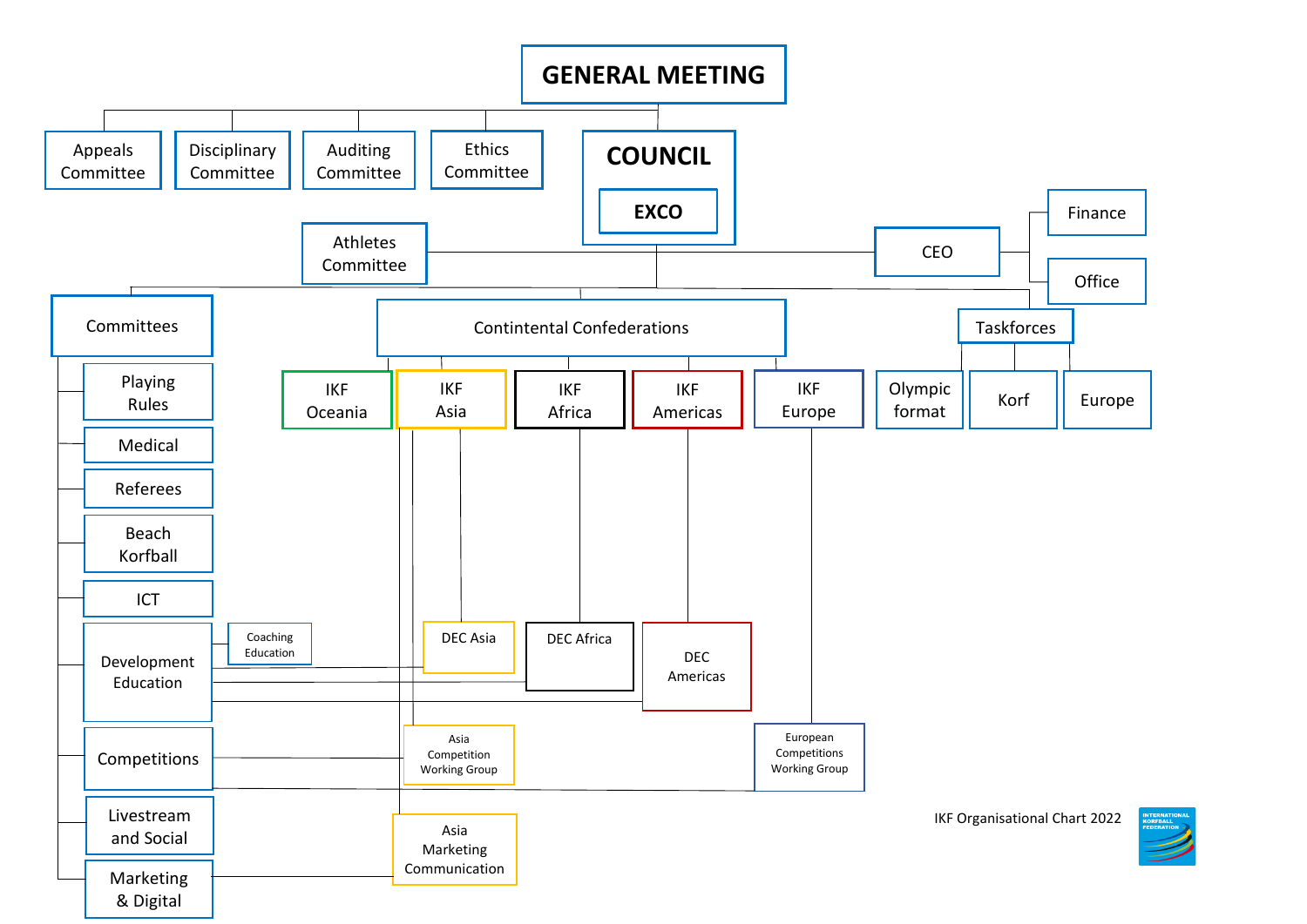#### **IKF Council**

The Council consists of the IKF President, the Senior Vice-President, the Secretary General, Continental Presidents of Europe, Asia, Oceania, Africa and the Americas, the IKF Treasurer, the IKF CEO, and chairs of the IKF CC, IKF RC and IKF DEC.

Responsibilities:

- $\circ$  Govern the IKF in accordance with the statutes
- o Create committees and working groups
- o Appoint the chairpersons, secretaries and members of Committees
- o Resolve any disputes between the National Organisations as referred to it by one or both parties to the dispute. Any such decision of the Council is final and binding upon the parties.
- o Confer the IKF Pin of Merit on individuals who have rendered meritorious service to the IKF
- o Confer the IKF Badge of Honour on individuals who have rendered distinguished service to the IKF
- o Make Byelaws, Rules and Regulations on the sport of korfball
- o Decide on new applications for membership, to be confirmed by the General Meeting.
- o Decide on the system of qualification for the World Championships and World Games and other competitions under the jurisdiction of the IKF
- o Decide on the selection of host cities for World Championships and other competitions under the jurisdiction of the IKF

## **IKF EXCO**

The Executive Committee heads the IKF as the Council's working body. It consists of the members of the Council, except the Continental Presidents. It is accountable to the Council and acts on its behalf for all matters

## **Appeals Committee (AP)**

The Appeals Committee is an independent committee of the Federation, which is vested with the power to decide on any appeals that are raised. The Appeals Committee comprises three members appointed by the General Meeting and four co-opted members

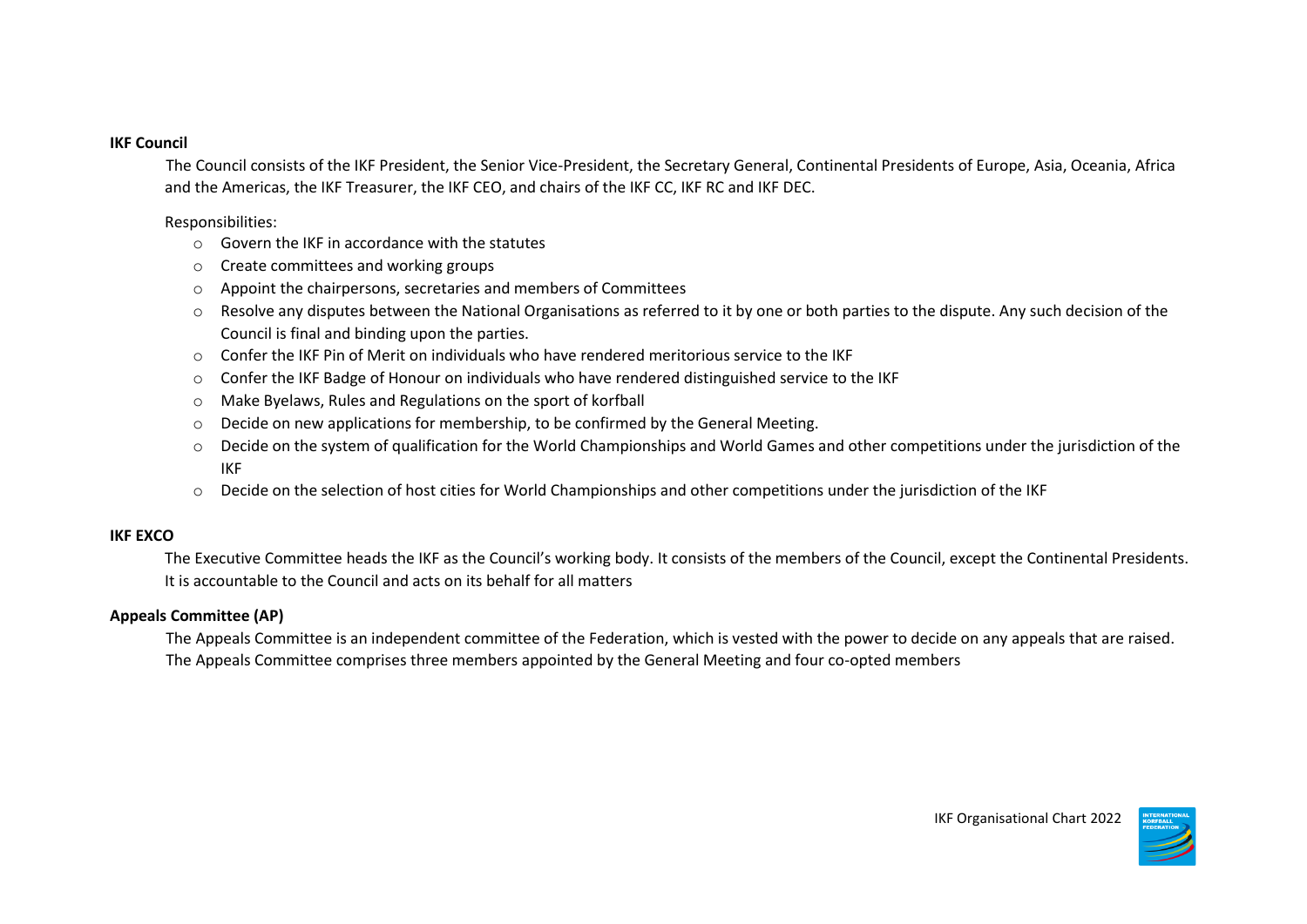## **Auditing Committee (AC)**

It is the duty of the Auditing Committee to examine the financial administration of the IKF, its balance sheet and the profit and loss statement, as well as any other matters in the IKF financial administration. The Council is obliged to give the Auditing Committee any information it requires and to permit inspection of any documents. If the Auditing Committee agrees on the balance sheet and the profit and loss account, it shall propose to the General Meeting that these documents are accepted.

## **Disciplinary Committee (DC)**

The Disciplinary Committee is an independent committee which is vested with the power to investigate and take such action as may be necessary following any reported breach and/or act of misconduct on or off the field of play.

## **CEO**

Responsibilities:

- o Represent the IKF in external affairs
- o Determining IKF goals and policies in accordance with IKF Council and IKF EXCO, managing the execution of these goals and policies.
- o Managing all operational activities at the IKF Office
- o Managing, coaching and assessing IKF employees
- o Checking and approving IKF contracts and agreements

#### **IKF Finance**

The Financial Administrator(s) support the IKF Treasurer. The Financial Administrator specifically manages the day-to-day money flows of the IKF.

### **IKF Office**

Responsibilities:

- o Managing the IKF secretary and administration tasks.
- o Managing the overall coordination of the IKF Competition Calendar.
- o Updating the IKF Websites.
- o Supporting and/or managing internal and external (development projects)

## **Athletes Committee (AT)**

Responsibilities:

- o Representing the athletes in the IKF organisational structure.
- o Advising the IKF EXCO and IKF Committees on issues relevant for athletes involved in IKF tournaments.

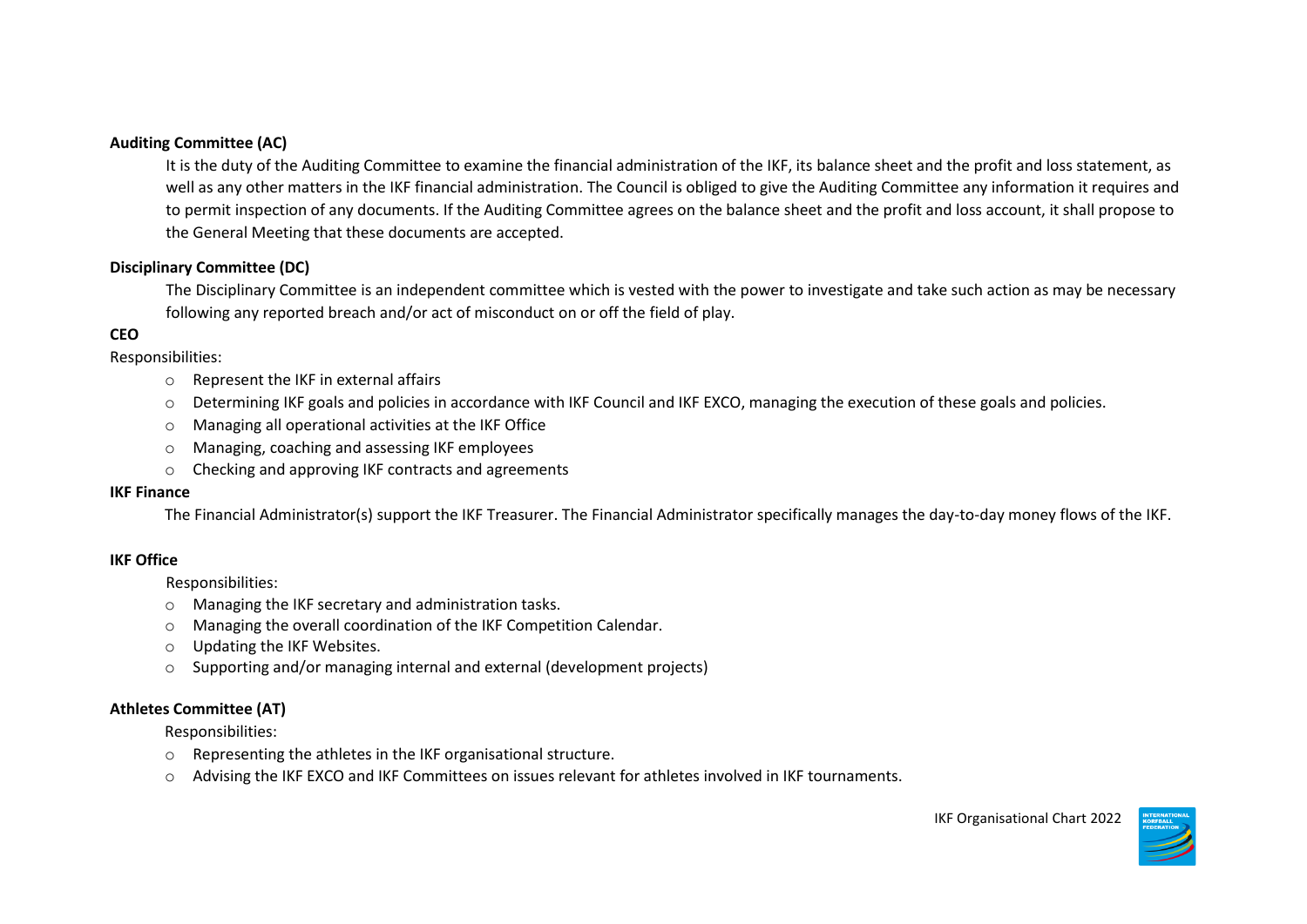## **Taskforce – Olympic format (OLY)**

The Olympic Format task force is aimed at helping IKF to determine which of the new Korfball formats, with a smaller number of players compared to traditional Korfball8, has the largest chance of broad appeal among athletes, fans, National and Regional Federations and sponsors with the ultimate goal of appealing to the IOC for a possible inclusion on the Olympic calendar.

### **Competition Committee (CC)**

Responsibilities:

- o Advising the EXCO on policy development by preparing policy- and strategic plans
- $\circ$  Coordination of the IKF world events and continental senior championships.
- o Overseeing the organisation of events organised by the European Competitions Working Group (ECWG) and the Asian Competition Working Group (ACWG)
- $\circ$  Overseeing the invitation and selection process for prospective host countries
- $\circ$  Overseeing the invitation and selection process for competing clubs/countries, including any first rounds if necessary
- o Ensuring that an event is organised correctly by appointing a coordinating officer for all world events and continental seniors championships
- o Designing match schedule and tournament regulations
- $\circ$  Appointment and evaluation of IKF jury members

### **European Competition Working Group (ECWG)**

The ECWG is responsible for the management of all European events (with the exception of the IKF European Korfball Championship) by advising the EXCO on a host country, overseeing the invitation and selection of participants and officials, appointing a coordinating officer, designing the match schedule and tournament regulations and evaluating the tournament overall.

### **Asia Competition Working Group**

The ACWG is responsible for the management of all Asia events (with the exception of the IKF Asia-Oceania Korfball Championship) by selecting a host country, overseeing the invitation and selection of participants and officials, appointing a coordinating officer, designing the match schedule and tournament regulations and evaluating the tournament overall.

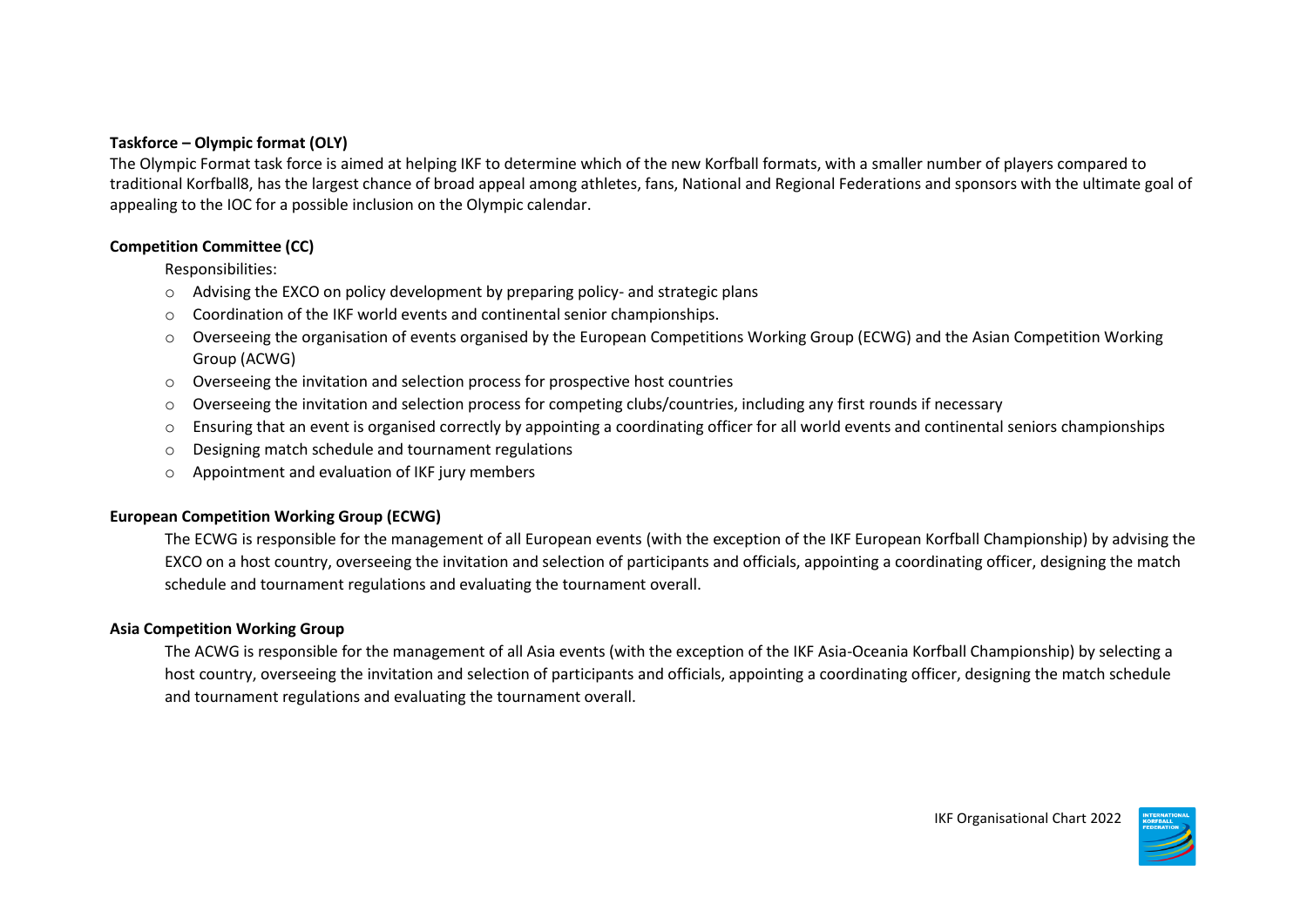## **Referee Committee (RC)**

Responsibilities:

- o Advising the EXCO on policy development by preparing policy- and strategic plans
- o Appointing IKF Referees for IKF Tournaments
- o Assessing performances of IKF Referees at IKF Tournaments
- o Selecting and evaluating nominated referees for the IKF Referee International List
- $\circ$  Selecting and evaluating nominated referees for the IKF Beach Referee International List
- o Monitoring the development of skills of IKF Referees and categorize them accordingly

## **Development and Education Committee (DEC)**

Responsibilities:

- o Advising the EXCO on policy development by preparing policy- and strategic plans
- o Promoting the development of korfball in member countries
- o Calling for and evaluating applications DEC grants for D and E countries
- o Granting DEC Grants
- o Evaluating the DEC Projects and Reports of member countries

# **Coaching and Education Committee (CEC)**

The CEC is responsible for:

- o The contents, exams, licences, criteria etc. of coach courses
- o The education of instructors for coach courses
- $\circ$  Supporting and advising the continental federations and/or countries in the field of coaching
- o Informing the countries, coaches and instructors on new korfball development

# **Playing Rules Committee (PRC)**

Responsibilities:

 $\circ$  Advising the Executive Committee with regard to the establishment and alteration of the rules of the game, and to assist the Executive Committee in supervising the observance and the correct interpretation and application of the Rules of the Game

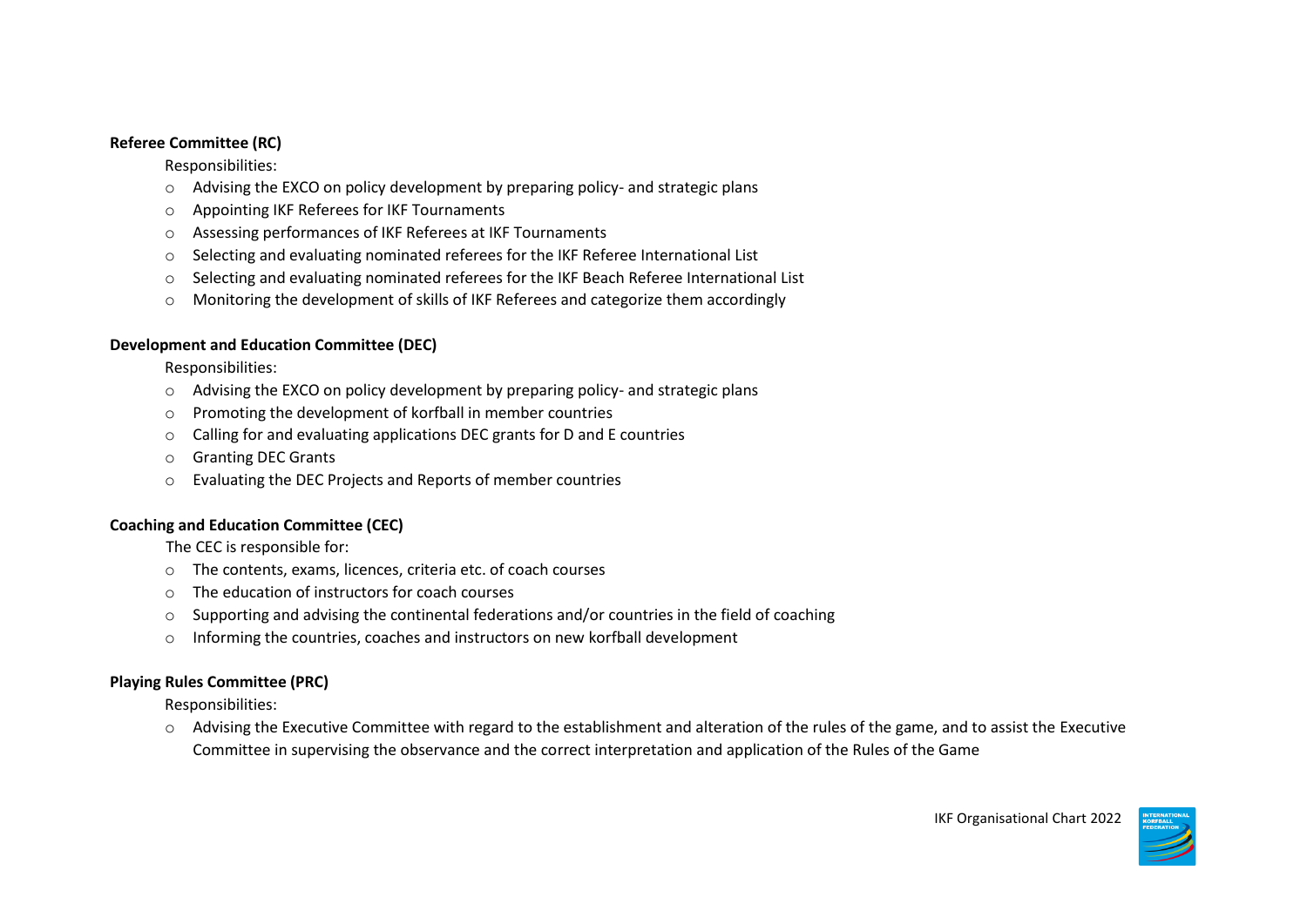o Evaluating the korfball playing rules for all IKF recognized korfball forms and initiating korfball rules experiments to be carried out by the member countries

## **Medical Committee (MC)**

The general task of the IKF Medical Committee is to initiate and conduct activities that are necessary and useful to promote the health of the athletes. Responsibilities:

- o Specify requirements for IKF Events, to be included in the contracts with the host organization and/or be included in the Official IKF event handbook
- $\circ$  Inspect, approve and evaluate the Medical plan for major events at the request of the Competitions Committee or officials appointed by the Competitions Committee, such as the Coordinating Officer
- o Advice the EXCO on anti-doping rules, policy and education
- o Give general advice to enable the Exco of the IKF to promote and develop the sport of korfball in all countries in a healthy manner

## **Marketing and Digital Committee (MAR)**

MAR is responsible for the development of the image of korfball worldwide by:

- Advising the EXCO on policy development by preparing digital and marketing policies and strategic plans;
- Promoting and marketing the IKF and its events and fan and player recruitment;
- Recruiting sponsors and maintaining communication;
- Creation and publication of IKF Newsletter;
- Creation of an Esports strategy for IKF;
- The construction and maintenance of the internal and external digital communication platform between IKF, NFs, Sponsors, Athletes and Ocs;
- Selection and management of a new IKF digital engagement platform for the global korfball community;
- Brand Positioning of IKF and Korfball.

# **Livestream and Social Media Committee (SOC)**

SOC is responsible for:

- Creating, publishing and overseeing social media content on the IKF social media channels (Twitter, Facebook and Instagram)
- Creating, publishing and overseeing content on the IKF websites (korfball.sport, worldkorfball.sport, beachkorfball.sport).
- Webcasting of IKF Official tournaments.